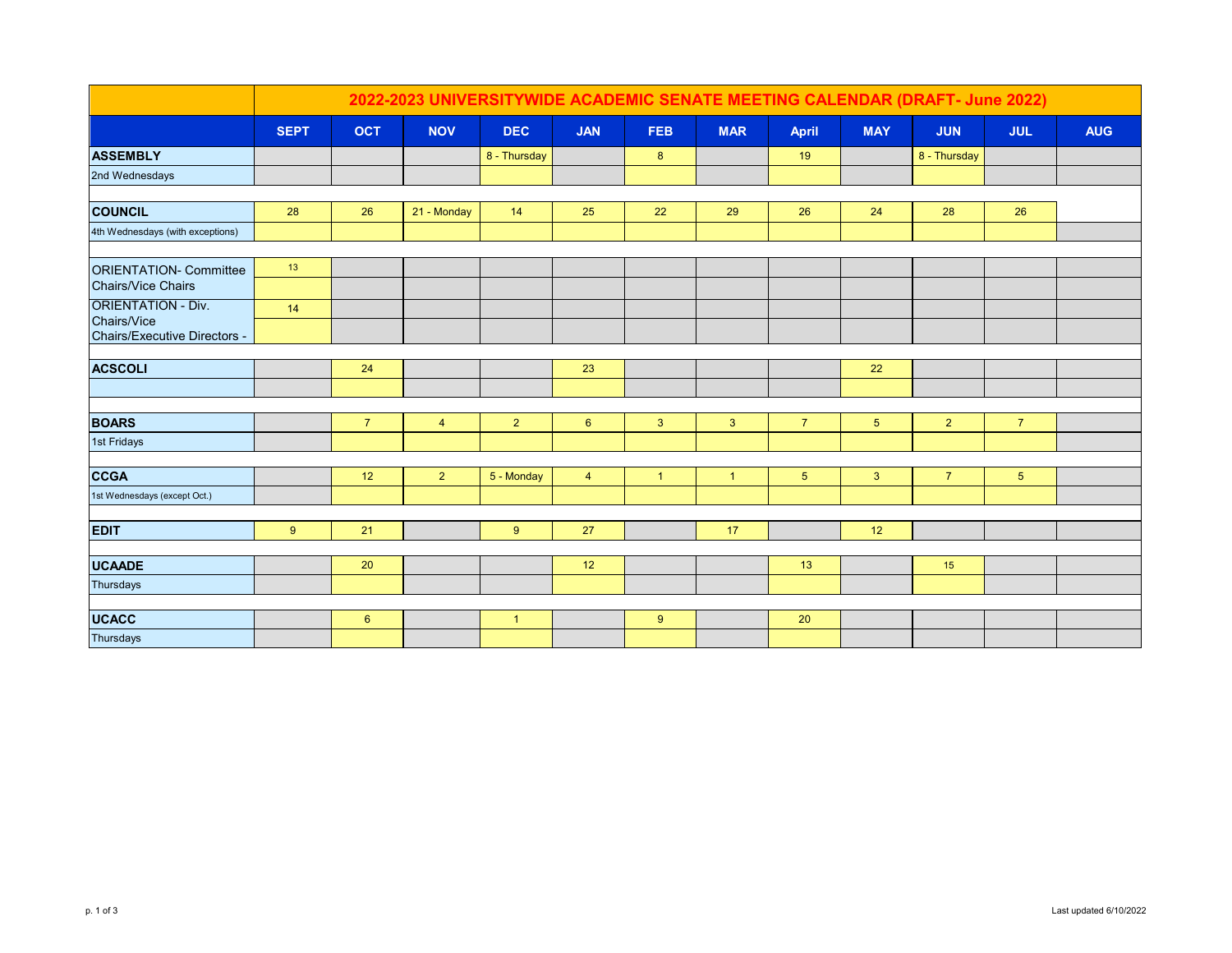|                                   | 2022-2023 UNIVERSITYWIDE ACADEMIC SENATE MEETING CALENDAR (DRAFT- June 2022) |            |                          |                 |                 |                |                |                |                |                |              |            |
|-----------------------------------|------------------------------------------------------------------------------|------------|--------------------------|-----------------|-----------------|----------------|----------------|----------------|----------------|----------------|--------------|------------|
|                                   | <b>SEPT</b>                                                                  | <b>OCT</b> | <b>NOV</b>               | <b>DEC</b>      | <b>JAN</b>      | <b>FEB</b>     | <b>MAR</b>     | April          | <b>MAY</b>     | <b>JUN</b>     | <b>JUL</b>   | <b>AUG</b> |
| <b>UCAF</b>                       | 23 - Friday                                                                  |            |                          | 20              |                 |                | 23             |                |                |                |              |            |
| Tuesdays/Thursdays                |                                                                              |            |                          |                 |                 |                |                |                |                |                |              |            |
|                                   |                                                                              |            |                          |                 |                 |                |                |                |                |                |              |            |
| <b>UCAP</b>                       |                                                                              | 12         |                          |                 | 11              |                | 22             |                | $10$           |                |              |            |
| 2nd Wednesdays                    |                                                                              |            |                          |                 |                 |                |                |                |                |                |              |            |
|                                   |                                                                              |            |                          |                 |                 |                |                |                |                |                |              |            |
| <b>UCEP</b>                       |                                                                              | 3          | 7 <sup>7</sup>           | 5 <sub>5</sub>  | 9               | $6\phantom{1}$ | $6\phantom{1}$ | 3 <sup>2</sup> | $\overline{1}$ | 5 <sub>5</sub> | $\mathbf{3}$ |            |
| 1st Mondays (except Jan.)         |                                                                              |            |                          |                 |                 |                |                |                |                |                |              |            |
| <b>UCFW</b>                       |                                                                              | 14         | 18                       | 9               | 13              | 10             | 10             | 14             | $12$           | 9              | 14           |            |
| 2nd Fridays (except Nov.)         |                                                                              |            |                          |                 |                 |                |                |                |                |                |              |            |
|                                   |                                                                              |            |                          |                 |                 |                |                |                |                |                |              |            |
| <b>UCFW - HCTF</b>                | $16\,$                                                                       | 21         | $\overline{\mathcal{E}}$ | 16              | $20\,$          | 17             | 17             | 21             | 19             | $16$           | 21           |            |
| 3rd Fridays                       |                                                                              |            |                          |                 |                 |                |                |                |                |                |              |            |
|                                   |                                                                              |            |                          |                 |                 |                |                |                |                |                |              |            |
| <b>UCFW - TFIR</b><br>4th Mondays | $\overline{\mathcal{E}}$                                                     | 24         | 28                       |                 | 23              | $20\,$         | 27             | 24             | 22             | 26             | 24           |            |
|                                   |                                                                              |            |                          |                 |                 |                |                |                |                |                |              |            |
| <b>UCIE</b>                       |                                                                              | 14         |                          | 16              |                 |                | 17             |                | 19             |                |              |            |
| Fridays                           |                                                                              |            |                          |                 |                 |                |                |                |                |                |              |            |
|                                   |                                                                              |            |                          |                 |                 |                |                |                |                |                |              |            |
| <b>UCOC</b>                       |                                                                              | 18         |                          | $6\overline{6}$ |                 | 28             |                | 25             |                | 13             |              |            |
| Tuesdays                          |                                                                              |            |                          |                 |                 |                |                |                |                |                |              |            |
|                                   |                                                                              |            |                          |                 |                 |                |                |                |                |                |              |            |
| <b>UCOLASC</b>                    |                                                                              |            | 30                       |                 |                 | 15             |                |                | 31             |                |              |            |
| Fridays/Wednesdays                |                                                                              |            |                          |                 |                 |                |                |                |                |                |              |            |
| <b>UCOPE</b>                      |                                                                              | 27         |                          |                 | $26\phantom{.}$ |                |                | 27             |                | 22             |              |            |
| Thursdays                         |                                                                              |            |                          |                 |                 |                |                |                |                |                |              |            |
|                                   |                                                                              |            |                          |                 |                 |                |                |                |                |                |              |            |
| <b>UCOPE - EMS</b>                |                                                                              |            |                          |                 |                 |                |                | 21             |                |                |              |            |
| Friday                            |                                                                              |            |                          |                 |                 |                |                |                |                |                |              |            |